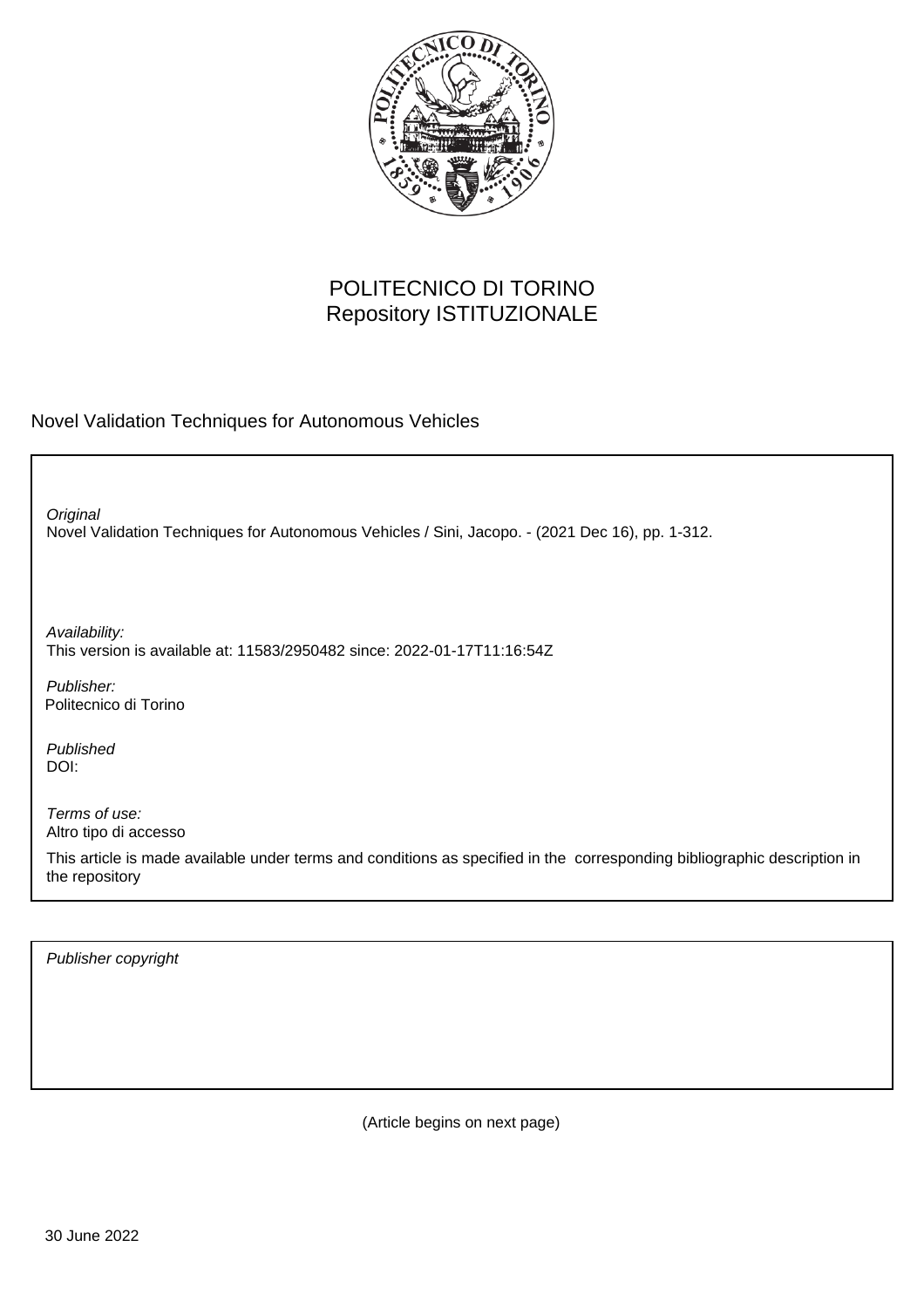## Summary of the Doctoral Dissertation Doctoral Program in Control and Computer Engineering NOVEL VALIDATION TECHNIQUES FOR AUTONOMOUS VEHICLES

Jacopo Sini Supervisor: Prof. Massimo Violante Politecnico di Torino

The automotive industry is facing challenges in producing electrical, connected, and autonomous vehicles. Even if these challenges are, from a technical point of view, independent from each other, the market and regulatory bodies require them to be developed and integrated simultaneously.

The development of autonomous vehicles implies the development of highly dependable systems. This is a multidisciplinary activity involving knowledge from robotics, computer science, electrical and mechanical engineering, psychology, social studies, and ethics.

Nowadays, many Advanced Driver Assistance Systems (ADAS), like Emergency Braking System, Lane Keep Assistant, and Park Assist, are available. Newer luxury cars can drive by themselves on highways or park automatically, but the end goal is to develop completely autonomous driving vehicles, able to go by themselves, without needing human interventions in any situation.

The more vehicles become autonomous, the greater the difficulty in keeping them reliable. It enhances the challenges in terms of development processes since their misbehaviors can lead to catastrophic consequences and, differently from the past, there is no more a human driver to mitigate the effects of erroneous behaviors.

Primary threats to dependability come from three sources: misuse from the drivers, design systematic errors, and random hardware failures.

These safety threats are addressed under various aspects, considering the particular type of item to be designed. In particular, for the sake of this work, we analyze those related to Functional Safety (FuSa), viewed as the ability of a system to react on time and in the proper way to the external environment.

From the technological point of view, these behaviors are implemented by electrical and electronic items.

Various standards to achieve FuSa have been released over the years. The first, released in 1998, was the IEC 61508. Its last version is the one released in 2010.

This standard defines mainly:

- a Functional Safety Management System (FSMS);
- methods to determine a Safety Integrated Level (SIL);
- methods to determine the probability of failures.

To adapt the IEC61508 to the automotive industry's peculiarity, a newer standard, the ISO26262, was released in 2011 then updated in 2018.

This standard provides guidelines about FSMS, called in this

case *Safety Lifecycle*, describing how to develop software and hardware components suitable for functional safety. It also provides a different way to compute the SIL, called in this case Automotive SIL (ASIL), allowing us to consider the average driver's abilities to control the vehicle in case of failures. Moreover, it describes a way to determine the probability of random hardware failures through Failure Mode, Effects, and Diagnostic Analysis (FMEDA).

This dissertation contains contributions to three topics:

- random hardware failures mitigation;
- improvement of the ISO26262 Hazard Analysis and Risk Assessment (HARA);
- real-time verification of the embedded software.

As the main contribution of this dissertation, I address the safety threats due to random hardware failures (RHFs).

For this purpose, I propose a novel simulation-based approach to aid the Failure Mode, Effects, and Diagnostic Analysis (FMEDA) required by the ISO26262 standard. Thanks to a SPICE-level model of the item, and the adoption of fault injection techniques, it is possible to simulate its behaviors obtaining useful information to classify the various failure modes. The proposed approach evolved from a mere simulation of the item, allowing only an item-level failure mode classification up to a vehicle-level analysis. The propagation of the failure modes' effects on the whole vehicle enables us to assess the impacts on the vehicle's drivability, improving the quality of the classifications. It can be advantageous where it is difficult to predict how the item-level misbehaviors propagate to the vehicle level, as in the case of a *virtual differential gear* or the mobility system of a robot. It has been chosen since it can be considered similar to the novel light vehicles, such as electric scooters, that are becoming more and more popular. Moreover, my research group has complete access to its design since it is realized by our university's DIANA students' team. When a SPICE-level simulation is too long to be performed, or it is not possible to develop a complete model of the item due to intellectual property protection rules, it is possible to aid this process through behavioral models of the item. A simulation of this kind has been performed on a mobile robotic system. Behavioral models of the electronic components were used, alongside mechanical simulations, to assess the software failure mitigation capabilities.

Another contribution has been obtained by modifying the main one. The idea was to make it possible to aid also the